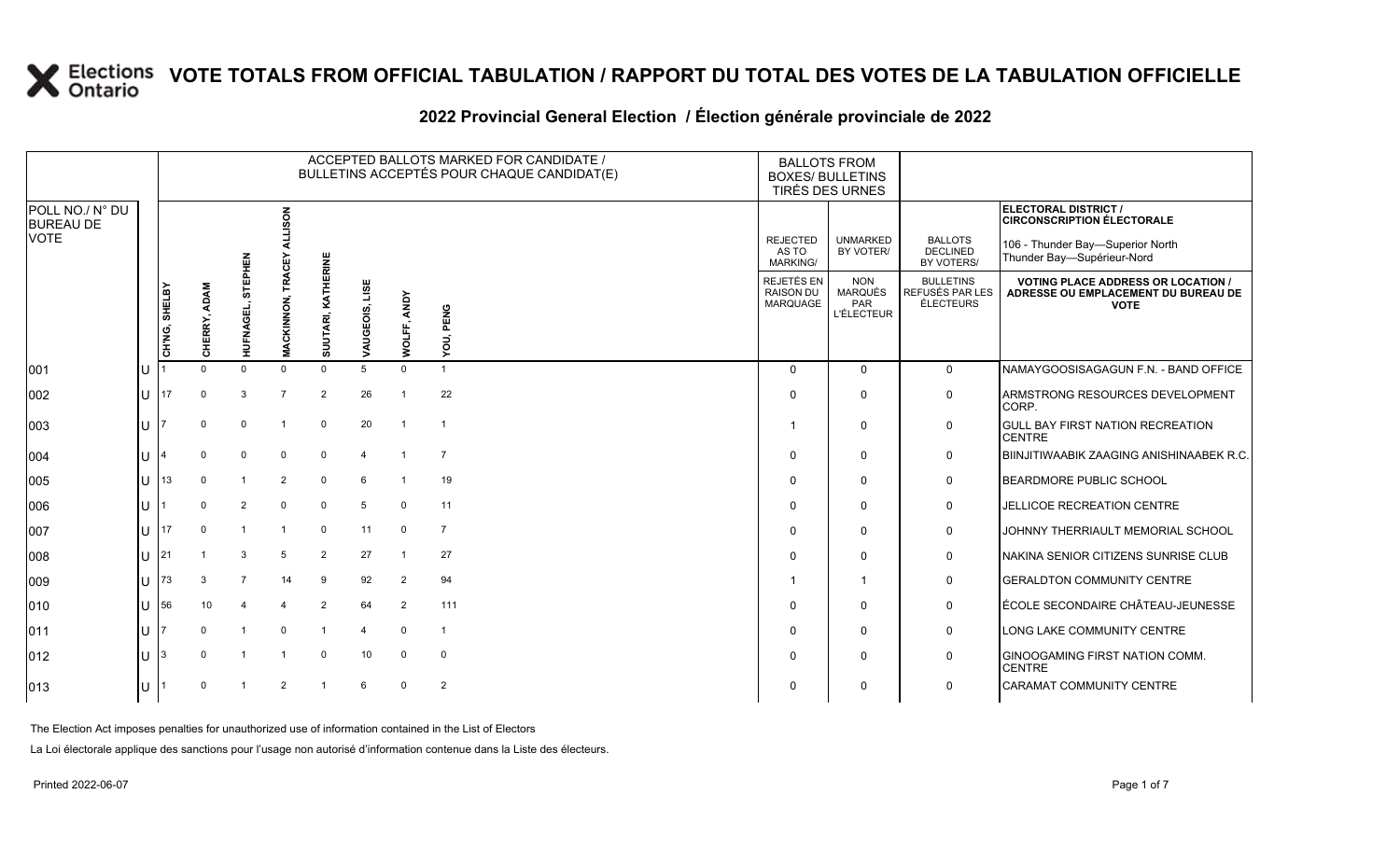#### **2022 Provincial General Election / Élection générale provinciale de 2022**

|                                     |     |               |                     |                 |                   |                       |                   |                       | ACCEPTED BALLOTS MARKED FOR CANDIDATE /<br>BULLETINS ACCEPTÉS POUR CHAQUE CANDIDAT(E) | <b>BALLOTS FROM</b><br><b>BOXES/ BULLETINS</b><br>TIRÉS DES URNES |                                                          |                                                  |                                                                                                 |
|-------------------------------------|-----|---------------|---------------------|-----------------|-------------------|-----------------------|-------------------|-----------------------|---------------------------------------------------------------------------------------|-------------------------------------------------------------------|----------------------------------------------------------|--------------------------------------------------|-------------------------------------------------------------------------------------------------|
| POLL NO./ N° DU<br><b>BUREAU DE</b> |     |               |                     |                 | ទី                |                       |                   |                       |                                                                                       |                                                                   |                                                          |                                                  | <b>ELECTORAL DISTRICT /</b><br><b>CIRCONSCRIPTION ÉLECTORALE</b>                                |
| <b>VOTE</b>                         |     |               |                     | 즚               |                   |                       |                   |                       |                                                                                       | <b>REJECTED</b><br>AS TO<br><b>MARKING/</b>                       | <b>UNMARKED</b><br>BY VOTER/                             | <b>BALLOTS</b><br><b>DECLINED</b><br>BY VOTERS/  | 106 - Thunder Bay-Superior North<br>Thunder Bay-Supérieur-Nord                                  |
|                                     |     | CH'NG, SHELBY | ADAM<br>IERRY,<br>종 | ᠊ᠣ<br>HUFNAC    | <b>MACKINNON,</b> | KATHERINE<br>SUU'     | LISE<br>VAUGEOIS, | <b>ANDY</b><br>WOLFF, | YOU, PENG                                                                             | <b>REJETÉS EN</b><br><b>RAISON DU</b><br>MARQUAGE                 | <b>NON</b><br>MARQUÉS<br><b>PAR</b><br><b>L'ÉLECTEUR</b> | <b>BULLETINS</b><br>REFUSÉS PAR LES<br>ÉLECTEURS | <b>VOTING PLACE ADDRESS OR LOCATION /</b><br>ADRESSE OU EMPLACEMENT DU BUREAU DE<br><b>VOTE</b> |
| 014                                 |     |               |                     | $\mathfrak{p}$  | 3                 | $\Omega$              | 39                |                       | 3                                                                                     | $\Omega$                                                          | $\Omega$                                                 | $\Omega$                                         | BIIGTIGONG NISHNAABEG F.N. - COMM. CTR.                                                         |
| 015                                 | ΙU  | 126           | 5                   | 19              | 23                | 22                    | 225               | 6                     | 188                                                                                   | $\Omega$                                                          | $\Omega$                                                 | $\mathbf 0$                                      | <b>MARATHON HIGH SCHOOL</b>                                                                     |
| 016                                 | ΠT  | 84            |                     | 14              | 11                | $\overline{2}$        | 117               | 2                     | 112                                                                                   | 3                                                                 | $\overline{2}$                                           | 0                                                | TERRACE BAY CULTURAL CENTRE                                                                     |
| 017                                 | U   | 66            |                     | 3               | 3                 | $\mathbf 0$           | 52                | 3                     | 36                                                                                    | $\Omega$                                                          | $\Omega$                                                 | 0                                                | <b>SCHREIBER RECREATION CENTRE</b>                                                              |
| 018                                 | U   | 48            | $\Omega$            | 2               | 6                 | 3                     | 57                | $\overline{1}$        | 40                                                                                    |                                                                   | $\Omega$                                                 | $\mathbf 0$                                      | <b>SCHREIBER RECREATION CENTRE</b>                                                              |
| 019                                 | ΙUΓ | 16            | $\Omega$            | $\Omega$        |                   | $\overline{2}$        | 10                | $\overline{2}$        | 3                                                                                     | 0                                                                 | $\Omega$                                                 | 0                                                | PAYS PLAT FIRST NATION COMMUNITY HALL                                                           |
| 020                                 | ΠT  | 16            | $\Omega$            | 2               |                   |                       | 22                | $\Omega$              | 19                                                                                    | $\Omega$                                                          | $\Omega$                                                 | 0                                                | <b>ROSSPORT COMMUNITY HALL</b>                                                                  |
| 021                                 | ΠT  | 13            | $\Omega$            | $\mathbf 0$     | $\overline{2}$    |                       | 15                | $\mathbf 0$           | 8                                                                                     | $\Omega$                                                          | $\Omega$                                                 | 0                                                | <b>RED ROCK INDIAN BAND-LAKE HELEN</b><br><b>RESERVE</b>                                        |
| 022                                 | ПT  | 185           |                     | 10 <sup>1</sup> | 12                | $\boldsymbol{\Delta}$ | 71                | 2                     | 106                                                                                   | $\Omega$                                                          | $\Omega$                                                 | 0                                                | ROYAL CANADIAN LEGION BRANCH 32<br><b>NIPIGON</b>                                               |
| 023                                 | Ш   | 42            | 2                   | 6               | 3                 | $\mathbf 0$           | 39                | 3                     | 48                                                                                    | $\Omega$                                                          | $\Omega$                                                 | $\mathbf 0$                                      | RED ROCK MARINA INTERPRETIVE CENTRE                                                             |
| 024                                 | ΙU  | 46            | $\Omega$            | $\overline{1}$  | 6                 | $\overline{2}$        | 45                | $\overline{1}$        | 38                                                                                    |                                                                   | $\Omega$                                                 | $\mathbf 0$                                      | RED ROCK MARINA INTERPRETIVE CENTRE                                                             |
| 025                                 | IU  | 16            |                     |                 | 6                 | $\overline{2}$        | 33                | - 1                   | 32                                                                                    | $\Omega$                                                          | $\Omega$                                                 | $\mathbf 0$                                      | HURKETT COMMUNITY CENTRE                                                                        |
| 026                                 | U   | 33            |                     | $\overline{2}$  | $\mathcal{P}$     | 3                     | 29                | $\Omega$              | 48                                                                                    |                                                                   | $\Omega$                                                 | $\mathbf 0$                                      | DORION PUBLIC SCHOOL & COMMUNITY<br><b>CENTRE</b>                                               |

The Election Act imposes penalties for unauthorized use of information contained in the List of Electors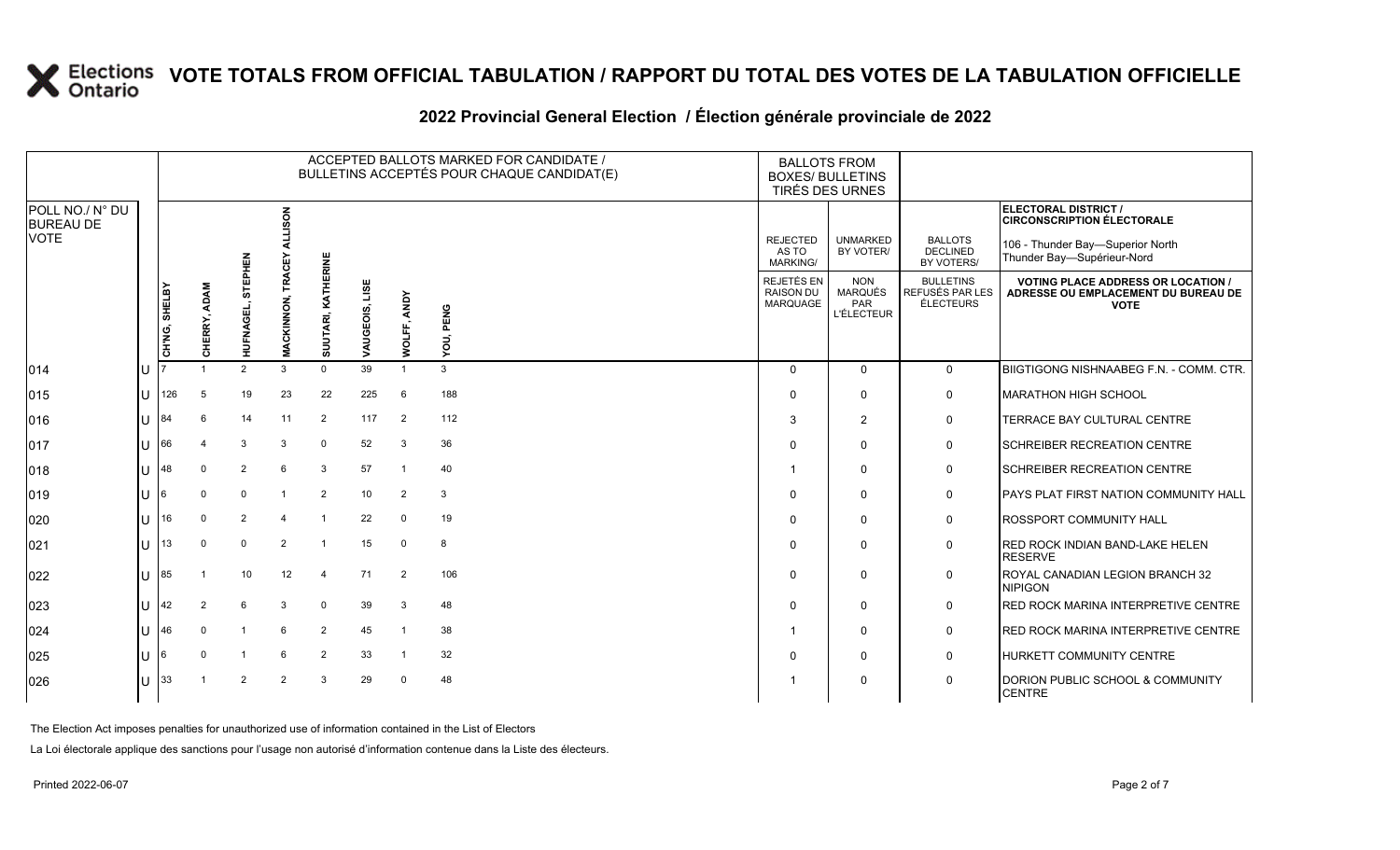#### **2022 Provincial General Election / Élection générale provinciale de 2022**

|                                     |    |               | ACCEPTED BALLOTS MARKED FOR CANDIDATE /<br>BULLETINS ACCEPTÉS POUR CHAQUE CANDIDAT(E) |                      |                   |                    |                   |                |           | <b>BALLOTS FROM</b><br><b>BOXES/ BULLETINS</b><br>TIRÉS DES URNES |                                                          |                                                         |                                                                                                 |
|-------------------------------------|----|---------------|---------------------------------------------------------------------------------------|----------------------|-------------------|--------------------|-------------------|----------------|-----------|-------------------------------------------------------------------|----------------------------------------------------------|---------------------------------------------------------|-------------------------------------------------------------------------------------------------|
| POLL NO./ N° DU<br><b>BUREAU DE</b> |    |               |                                                                                       |                      | <b>ALLISON</b>    |                    |                   |                |           |                                                                   |                                                          |                                                         | ELECTORAL DISTRICT /<br><b>CIRCONSCRIPTION ÉLECTORALE</b>                                       |
| <b>VOTE</b>                         |    |               |                                                                                       |                      | <b>TRACEY</b>     |                    |                   |                |           | <b>REJECTED</b><br>AS TO<br><b>MARKING/</b>                       | <b>UNMARKED</b><br>BY VOTER/                             | <b>BALLOTS</b><br><b>DECLINED</b><br>BY VOTERS/         | 106 - Thunder Bay-Superior North<br>Thunder Bay-Supérieur-Nord                                  |
|                                     |    | CH'NG, SHELBY | ERRY, ADAM<br>동                                                                       | STEPHEN<br>HUFNAGEL, | <b>MACKINNON,</b> | SUUTARI, KATHERINE | LISE<br>VAUGEOIS, | ANDY           | YOU, PENG | <b>REJETÉS EN</b><br><b>RAISON DU</b><br>MARQUAGE                 | <b>NON</b><br><b>MARQUÉS</b><br>PAR<br><b>L'ÉLECTEUR</b> | <b>BULLETINS</b><br>REFUSÉS PAR LES<br><b>ÉLECTEURS</b> | <b>VOTING PLACE ADDRESS OR LOCATION /</b><br>ADRESSE OU EMPLACEMENT DU BUREAU DE<br><b>VOTE</b> |
| 027                                 | Iυ | 39            | $\Omega$                                                                              | 3                    | 12                | $\overline{1}$     | 34                | š<br>2         | 51        | 2                                                                 | $\Omega$                                                 | $\mathbf{1}$                                            | PASS LAKE COMMUNITY CENTRE                                                                      |
| 028                                 | lu | 170           |                                                                                       | 12                   | 16                | 8                  | 202               | $\mathbf{3}$   | 291       | $\Omega$                                                          | 3                                                        | 0                                                       | <b>MACGREGOR RECREATION CENTRE</b>                                                              |
| 029                                 | lu | 19            | $\mathbf 0$                                                                           | $\overline{7}$       | $\overline{2}$    | $\overline{2}$     | 35                | $\overline{1}$ | 55        | $\Omega$                                                          | $\mathbf 0$                                              | $\mathsf{O}$                                            | <b>NORTH BRANCH FIRE HALL</b>                                                                   |
| 030                                 | Iп | 16            | 3                                                                                     | $\mathbf 0$          |                   | 3                  | 33                | 3              | 55        | $\Omega$                                                          | $\mathbf 0$                                              | $\mathsf{O}$                                            | <b>NORTH BRANCH FIRE HALL</b>                                                                   |
| 031                                 | lυ | 17            | $\mathbf 0$                                                                           | 6                    | 5                 | 5                  | 47                | $\overline{1}$ | 40        | 0                                                                 | $\Omega$                                                 | $\mathsf{O}$                                            | <b>KAM COMMUNITY CENTRE</b>                                                                     |
| 032                                 | Ιu | 28            |                                                                                       | $\overline{2}$       | 11                | 10                 | 34                | $\mathbf 0$    | 83        | 0                                                                 | $\mathbf 0$                                              | 0                                                       | <b>GORHAM &amp; WARE COMMUNITY PUBLIC</b><br>SCHOOL                                             |
| 033                                 | lu | 30            | 2                                                                                     | 10                   | $\overline{7}$    | 12                 | 60                | $\mathbf 0$    | 74        | $\Omega$                                                          | 2                                                        | $\mathbf{1}$                                            | <b>GORHAM &amp; WARE COMMUNITY PUBLIC</b><br>SCHOOL                                             |
| 034                                 | lu | 43            | $\Omega$                                                                              | 6                    | 6                 | $\overline{7}$     | 55                | $\mathbf 0$    | 76        | $\Omega$                                                          | $\mathbf 0$                                              | $\mathsf{O}$                                            | <b>GORHAM &amp; WARE COMMUNITY PUBLIC</b><br>SCHOOL                                             |
| 035                                 | lu | 295           | $\overline{2}$                                                                        | 18                   | 41                | 15                 | 423               | 7              | 350       |                                                                   | 1                                                        | $\overline{4}$                                          | <b>CURRENT RIVER COMMUNITY CENTRE</b>                                                           |
| 036                                 | Iυ | 190           |                                                                                       | 6                    | 6                 | $\overline{7}$     | 134               | $\overline{2}$ | 199       | $\overline{2}$                                                    | $\overline{2}$                                           | $\mathsf{O}$                                            | HILLDALE LUTHERAN CHURCH                                                                        |
| 037                                 | lu | 61            | $\overline{2}$                                                                        | 2                    | 13                | $\overline{7}$     | 144               | 3              | 100       | 0                                                                 | 1                                                        | 0                                                       | COUNTY FAIR PLAZA 1020 DAWSON RD                                                                |
| 038                                 | lu | 36            |                                                                                       | 3                    | $\overline{7}$    | $\mathbf 0$        | 80                | $\Omega$       | 24        |                                                                   | 0                                                        | 0                                                       | CASTLEGREEN COMMUNITY CENTRE                                                                    |
| 039                                 | lu | 161           | 2                                                                                     |                      | 23                | 3                  | 232               | $\overline{2}$ | 179       | $\Omega$                                                          | $\overline{2}$                                           |                                                         | <b>NORTH END RECREATION CENTRE</b>                                                              |

The Election Act imposes penalties for unauthorized use of information contained in the List of Electors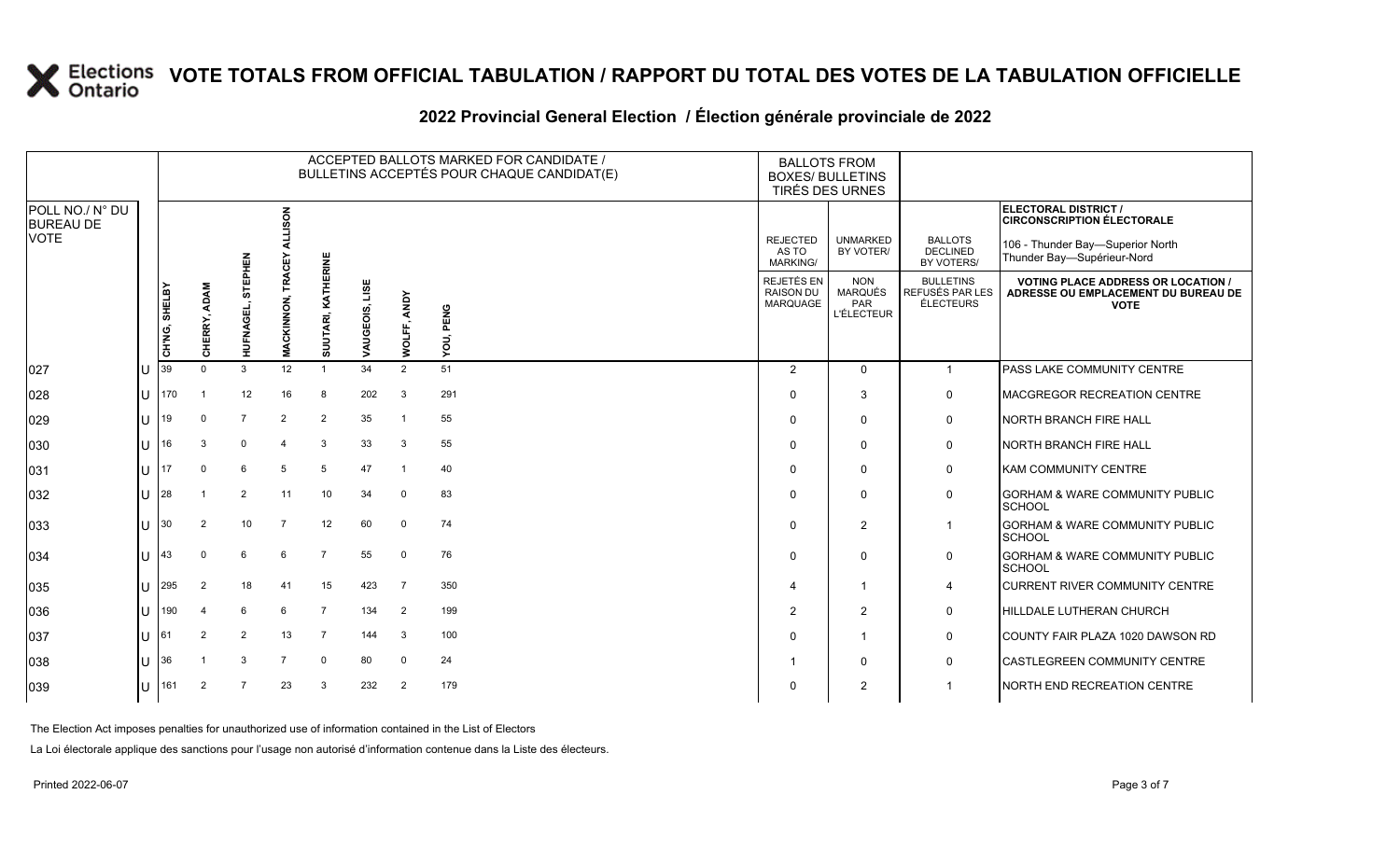#### **2022 Provincial General Election / Élection générale provinciale de 2022**

|                                     |     |               |                           |                |                   |                    |                   |                | ACCEPTED BALLOTS MARKED FOR CANDIDATE /<br>BULLETINS ACCEPTÉS POUR CHAQUE CANDIDAT(E) | <b>BALLOTS FROM</b><br><b>BOXES/ BULLETINS</b><br>TIRÉS DES URNES |                                                   |                                                  |                                                                                                 |
|-------------------------------------|-----|---------------|---------------------------|----------------|-------------------|--------------------|-------------------|----------------|---------------------------------------------------------------------------------------|-------------------------------------------------------------------|---------------------------------------------------|--------------------------------------------------|-------------------------------------------------------------------------------------------------|
| POLL NO./ N° DU<br><b>BUREAU DE</b> |     |               |                           |                | <b>ALLISON</b>    |                    |                   |                |                                                                                       |                                                                   |                                                   |                                                  | ELECTORAL DISTRICT /<br><b>CIRCONSCRIPTION ÉLECTORALE</b>                                       |
| <b>VOTE</b>                         |     |               |                           | EPHEN          | Ω<br>Ω            |                    |                   |                |                                                                                       | <b>REJECTED</b><br>AS TO<br><b>MARKING/</b>                       | <b>UNMARKED</b><br>BY VOTER/                      | <b>BALLOTS</b><br><b>DECLINED</b><br>BY VOTERS/  | 106 - Thunder Bay-Superior North<br>Thunder Bay-Supérieur-Nord                                  |
|                                     |     | CH'NG, SHELBY | <b>ADAM</b><br>ERRY,<br>종 | 등<br>HUFNAGEL, | <b>MACKINNON,</b> | SUUTARI, KATHERINE | LISE<br>VAUGEOIS, | WOLFF, ANDY    | YOU, PENG                                                                             | REJETÉS EN<br><b>RAISON DU</b><br>MARQUAGE                        | <b>NON</b><br>MARQUÉS<br>PAR<br><b>L'ÉLECTEUR</b> | <b>BULLETINS</b><br>REFUSÉS PAR LES<br>ÉLECTEURS | <b>VOTING PLACE ADDRESS OR LOCATION /</b><br>ADRESSE OU EMPLACEMENT DU BUREAU DE<br><b>VOTE</b> |
| 040                                 | lU  | 155           |                           |                | 21                | 9                  | 184               | 2              | 196                                                                                   | $\Omega$                                                          |                                                   | 0                                                | HOLY CROSS ELEMENTARY SCHOOL                                                                    |
| 041                                 | lu  | 245           | 3                         | 16             | 15                | 9                  | 236               | 3              | 262                                                                                   | $\overline{2}$                                                    | 2                                                 | $\mathsf{O}$                                     | THUNDER BAY 55 PLUS CENTRE                                                                      |
| 042                                 | Iυ  | 151           | $\mathbf 0$               | $\overline{4}$ | 16                | $\overline{4}$     | 220               | $\overline{2}$ | 139                                                                                   |                                                                   | $\overline{\phantom{a}}$                          | 0                                                | SUPERIOR C.V.I.                                                                                 |
| 043                                 | Iυ  | 103           | $\Omega$                  | 5              | 13                | 5                  | 165               | $\overline{7}$ | 135                                                                                   |                                                                   |                                                   | $\overline{1}$                                   | ST. MARGARET SCHOOL                                                                             |
| 044                                 | lu  | 102           |                           | $\overline{7}$ | 12                | 11                 | 225               | $\mathbf 0$    | 97                                                                                    | 0                                                                 | 0                                                 | $\mathbf{1}$                                     | <b>ST. IGNATIUS HIGH SCHOOL</b>                                                                 |
| 045                                 | lu  | 291           |                           | 15             | 8                 | 9                  | 198               | 6              | 306                                                                                   | $\overline{2}$                                                    | 5                                                 | $\overline{2}$                                   | BOYS & GIRLS CLUB OF THUNDER BAY                                                                |
| 046                                 | lu  | 137           |                           |                | 10                | $\overline{4}$     | 113               | $\mathbf 0$    | 133                                                                                   | $\Omega$                                                          | 4                                                 | 0                                                | <b>BISHOP E.Q. JENNINGS SCHOOL</b>                                                              |
| 047                                 | ΙU  | 196           |                           | 3              | 5                 |                    | 142               | 3              | 114                                                                                   | $\overline{2}$                                                    |                                                   | 0                                                | CHRIST EVANGELICAL LUTHERAN CHURCH                                                              |
| 048                                 | lu  | 237           |                           |                | 22                | $\overline{7}$     | 298               | 5              | 208                                                                                   |                                                                   | $\mathbf{0}$                                      | 0                                                | ST. MICHAEL & ALL ANGELS ANGLICAN<br><b>CHURCH</b>                                              |
| 049                                 | lu  | 120           | 2                         | 3              | 14                | 5                  | 187               | 3              | 86                                                                                    | 0                                                                 | -1                                                | $\overline{2}$                                   | É.S.C. LA VÉRENDRYE                                                                             |
| 050                                 | lu  | 78            | $\Omega$                  | 8              | 10                | 6                  | 148               | $\mathbf 0$    | 65                                                                                    | $\Omega$                                                          | 0                                                 | $\mathbf 0$                                      | ÉCOLE CATHOLIQUE FRANCO-SUPÉRIEUR                                                               |
| 051                                 | lul | 202           | 3                         | 17             | 35                | 16                 | 456               | 10             | 169                                                                                   | 3                                                                 | 0                                                 | $\mathbf{1}$                                     | <b>ITALIAN CULTURAL CENTRE</b>                                                                  |
| 052                                 | lU  | 53            | $\overline{2}$            | $\overline{2}$ |                   |                    | 73                |                | 35                                                                                    |                                                                   |                                                   | $\mathbf 0$                                      | HOLY TRINITY GREEK ORTHODOX CHURCH                                                              |

The Election Act imposes penalties for unauthorized use of information contained in the List of Electors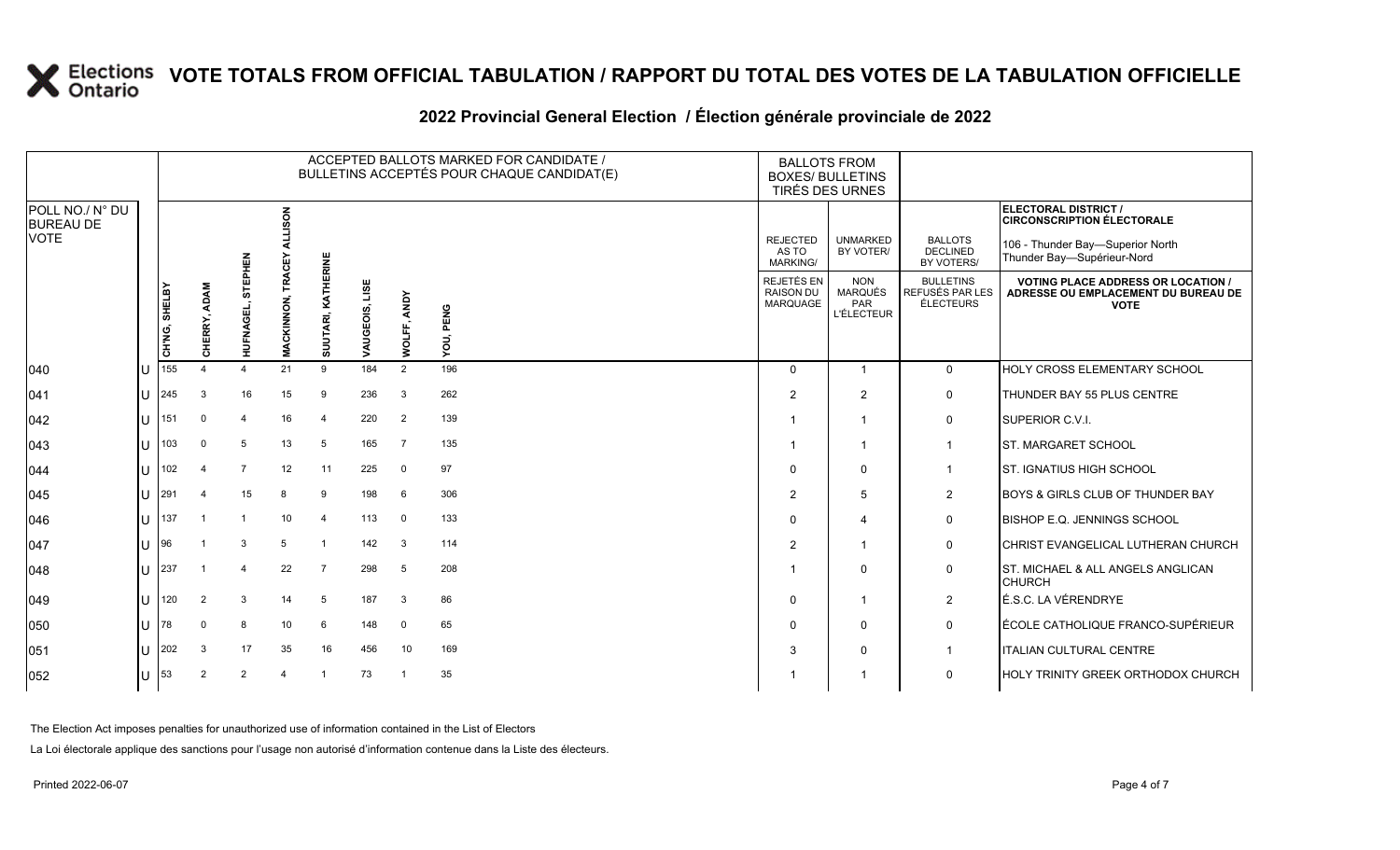#### **2022 Provincial General Election / Élection générale provinciale de 2022**

|                                                    |     |               |                 |                     |                          |                    |                   |                | ACCEPTED BALLOTS MARKED FOR CANDIDATE /<br>BULLETINS ACCEPTÉS POUR CHAQUE CANDIDAT(E) | <b>BALLOTS FROM</b><br><b>BOXES/ BULLETINS</b>    | TIRÉS DES URNES                                                 |                                                         |                                                                                                 |
|----------------------------------------------------|-----|---------------|-----------------|---------------------|--------------------------|--------------------|-------------------|----------------|---------------------------------------------------------------------------------------|---------------------------------------------------|-----------------------------------------------------------------|---------------------------------------------------------|-------------------------------------------------------------------------------------------------|
| POLL NO./ N° DU<br><b>BUREAU DE</b><br><b>VOTE</b> |     |               |                 |                     | ទី                       |                    |                   |                |                                                                                       | <b>REJECTED</b>                                   | <b>UNMARKED</b>                                                 | <b>BALLOTS</b>                                          | ELECTORAL DISTRICT /<br><b>CIRCONSCRIPTION ÉLECTORALE</b>                                       |
|                                                    |     |               |                 | 로워                  | ō                        |                    |                   |                |                                                                                       | AS TO<br><b>MARKING/</b>                          | BY VOTER/                                                       | <b>DECLINED</b><br>BY VOTERS/                           | 106 - Thunder Bay-Superior North<br>Thunder Bay-Supérieur-Nord                                  |
|                                                    |     | CH'NG, SHELBY | ADAM<br>CHERRY, | 5<br><b>HUFNAGE</b> | TRA<br><b>MACKINNON,</b> | SUUTARI, KATHERINE | LISE<br>VAUGEOIS, | WOLFF, ANDY    | YOU, PENG                                                                             | REJETÉS EN<br><b>RAISON DU</b><br><b>MARQUAGE</b> | <b>NON</b><br><b>MARQUÉS</b><br><b>PAR</b><br><b>L'ÉLECTEUR</b> | <b>BULLETINS</b><br>REFUSÉS PAR LES<br><b>ÉLECTEURS</b> | <b>VOTING PLACE ADDRESS OR LOCATION /</b><br>ADRESSE OU EMPLACEMENT DU BUREAU DE<br><b>VOTE</b> |
| 053                                                | lU  |               | $\Omega$        | $\Omega$            | $\mathbf 0$              | $\Omega$           | $6\overline{6}$   | $\mathbf{0}$   | $\overline{1}$                                                                        | $\Omega$                                          | $\mathbf{0}$                                                    | $\mathsf{O}$                                            | LAKEHEAD UNIVERSITY - BARTLEY<br><b>RESIDENCE</b>                                               |
| 054                                                | lU. | 235           | $\overline{7}$  | $\overline{4}$      | 33                       | 15                 | 326               | $\overline{1}$ | 223                                                                                   | 4                                                 | $\overline{1}$                                                  | $\mathbf{1}$                                            | <b>OLIVER ROAD COMMUNITY CENTRE</b>                                                             |
| 055                                                | lU  | 72            |                 | 6                   | 10 <sup>1</sup>          | $\overline{1}$     | 132               | $\overline{1}$ | 73                                                                                    | $\Omega$                                          | $\mathbf{0}$                                                    | $\mathbf{1}$                                            | <b>MOOSE HALL</b>                                                                               |
| 400                                                | lU. | 34            | $\Omega$        | $\overline{1}$      | $\overline{4}$           | $\mathsf 0$        | 43                | $\overline{1}$ | 34                                                                                    | $\Omega$                                          | $\mathbf{0}$                                                    | 0                                                       | HARBOUR HEIGHTS APTS.                                                                           |
| 401                                                | lU. | 27            | 0               | $\overline{2}$      | 5                        | 0                  | 17                | $\mathbf 0$    | 24                                                                                    | $\Omega$                                          | $\Omega$                                                        | 0                                                       | <b>RED RIVER TOWERS</b>                                                                         |
| 402                                                | lU  | 20            |                 | $\overline{2}$      | $\mathbf 0$              | $\overline{2}$     | 16                | $\overline{1}$ | 13                                                                                    | $\Omega$                                          | $\Omega$                                                        | $\mathbf{1}$                                            | <b>ELIZABETH COURT APARTMENTS</b>                                                               |
| 403                                                | lu  | 40            | 2               | $\mathbf 0$         | $\mathbf 0$              | $\mathbf 0$        | 21                | $\mathbf 0$    | 46                                                                                    | $\Omega$                                          | $\mathbf{0}$                                                    | $\mathsf{O}$                                            | <b>WAVERLEY PARK TOWERS</b>                                                                     |
| 404                                                | IU. | 25            |                 | $\overline{2}$      | $\overline{2}$           | $\mathbf 0$        | 12                | 0              | 6                                                                                     | $\Omega$                                          | $\Omega$                                                        | 0                                                       | <b>CLARK TOWERS</b>                                                                             |
| 405                                                | lυ  | 16            |                 | $\mathbf 0$         |                          | $\mathbf 0$        | 29                | 0              | $\overline{7}$                                                                        | -1                                                | $\Omega$                                                        | 0                                                       | <b>ANDRAS COURT</b>                                                                             |
| 406                                                | lU  | 35            | $\Omega$        | $\overline{1}$      | $\overline{4}$           | $\mathbf 0$        | 23                | $\mathbf 0$    | 39                                                                                    | $\Omega$                                          | $\mathbf{0}$                                                    | 0                                                       | <b>BAY VIEW TOWERS</b>                                                                          |
| 407                                                | IU. | 12            | $\Omega$        | $\overline{1}$      | $\overline{2}$           | $\mathbf 0$        | 16                | 0              | 5                                                                                     | $\Omega$                                          | $\Omega$                                                        | 0                                                       | <b>MATTHEWS COURT</b>                                                                           |
| 700                                                | ΙU  | 12            | $\Omega$        | $\overline{1}$      | $\overline{2}$           | $\overline{2}$     | $\overline{7}$    | 0              |                                                                                       | $\Omega$                                          | $\mathbf{0}$                                                    |                                                         | <b>GERALDTON DISTRICT HOSPITAL</b>                                                              |
| 701                                                | IU  |               |                 |                     |                          |                    |                   |                | COMBINED WITH 700 / COMBINÉ À 700                                                     |                                                   |                                                                 |                                                         |                                                                                                 |
| 702                                                | IU  | 13            |                 | $\Omega$            |                          | $\overline{2}$     | 9                 | $\Omega$       | $\overline{2}$                                                                        | $\Omega$                                          | $\Omega$                                                        | 0                                                       | NIPIGON MEMORIAL DISTRICT HOSPITAL                                                              |

The Election Act imposes penalties for unauthorized use of information contained in the List of Electors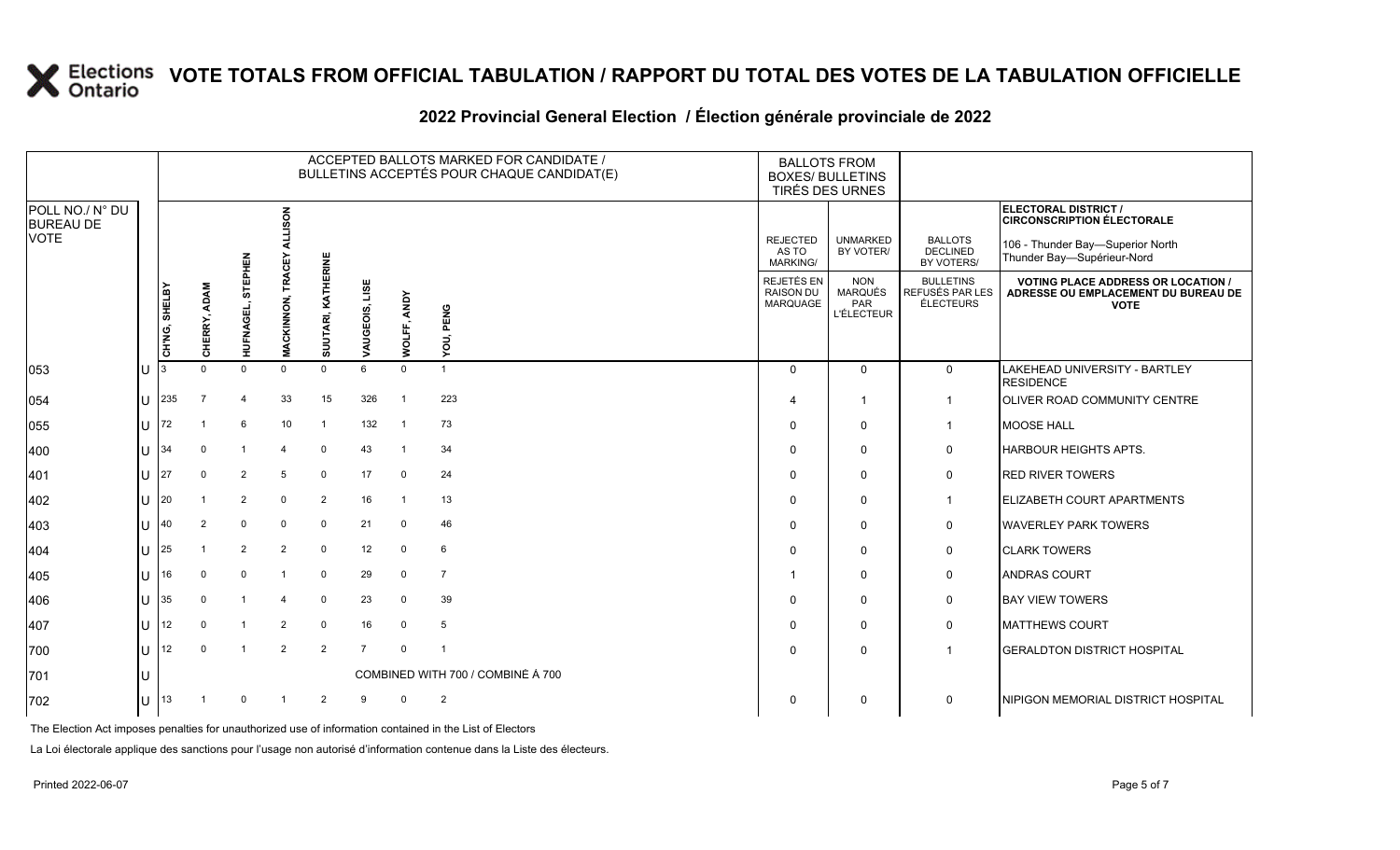#### **2022 Provincial General Election / Élection générale provinciale de 2022**

|                                     |     |               |                        |                |                          |                        |                   |                | ACCEPTED BALLOTS MARKED FOR CANDIDATE /<br>BULLETINS ACCEPTÉS POUR CHAQUE CANDIDAT(E) | <b>BALLOTS FROM</b><br><b>BOXES/ BULLETINS</b><br>TIRÉS DES URNES |                                                   |                                                  |                                                                                               |
|-------------------------------------|-----|---------------|------------------------|----------------|--------------------------|------------------------|-------------------|----------------|---------------------------------------------------------------------------------------|-------------------------------------------------------------------|---------------------------------------------------|--------------------------------------------------|-----------------------------------------------------------------------------------------------|
| POLL NO./ N° DU<br><b>BUREAU DE</b> |     |               |                        |                | る                        |                        |                   |                |                                                                                       |                                                                   |                                                   |                                                  | <b>ELECTORAL DISTRICT /</b><br><b>CIRCONSCRIPTION ÉLECTORALE</b>                              |
| <b>VOTE</b>                         |     |               |                        | 짍              | ن                        |                        |                   |                |                                                                                       | <b>REJECTED</b><br>AS TO<br>MARKING/                              | <b>UNMARKED</b><br>BY VOTER/                      | <b>BALLOTS</b><br><b>DECLINED</b><br>BY VOTERS/  | 106 - Thunder Bay-Superior North<br>Thunder Bay-Supérieur-Nord                                |
|                                     |     | CH'NG, SHELBY | <b>ADAM</b><br>CHERRY, | 5<br>HUFNAGEI  | TRA<br><b>MACKINNON,</b> | JUTARI, KATHERINE<br>ō | LISE<br>VAUGEOIS, | WOLFF, ANDY    | YOU, PENG                                                                             | <b>REJETÉS EN</b><br><b>RAISON DU</b><br>MARQUAGE                 | <b>NON</b><br>MARQUÉS<br>PAR<br><b>L'ÉLECTEUR</b> | <b>BULLETINS</b><br>REFUSÉS PAR LES<br>ÉLECTEURS | <b>VOTING PLACE ADDRESS OR LOCATION</b><br>ADRESSE OU EMPLACEMENT DU BUREAU DE<br><b>VOTE</b> |
| 703                                 | ΠT  | 16            | $\mathcal{P}$          |                | $\mathcal{P}$            |                        |                   | 2              | 6                                                                                     | $\Omega$                                                          | $\mathbf{0}$                                      | $\Omega$                                         | MCCAUSLAND HOSP. & WILKES TERRACE<br>L.T.C.                                                   |
| 704                                 |     |               |                        |                |                          |                        |                   |                | COMBINED WITH 703 / COMBINÉ À 703                                                     |                                                                   |                                                   |                                                  |                                                                                               |
| 705                                 | IП  | 29            |                        | $\Omega$       | 5                        | $\overline{2}$         | 10 <sup>°</sup>   | 3              | 16                                                                                    | $\overline{2}$                                                    | $\mathbf{0}$                                      | $\Omega$                                         | <b>CHARTWELL HILLDALE RETIREMENT</b><br><b>RESIDENCE</b>                                      |
| 706                                 | IU. |               |                        |                |                          |                        |                   |                | COMBINED WITH 705 / COMBINÉ À 705                                                     |                                                                   |                                                   |                                                  |                                                                                               |
| 707                                 | lu  | 19            | $\Omega$               | $\overline{2}$ |                          | $\mathbf 0$            | 17                | $\mathbf 0$    | 20                                                                                    | $\Omega$                                                          | 3                                                 | 0                                                | CHARTWELL THUNDER BAY RET.<br><b>RESIDENCE</b>                                                |
| 708                                 | Ш   | 14            |                        | $\overline{1}$ | $\overline{2}$           | $\overline{2}$         | $\overline{7}$    | $\overline{1}$ | 6                                                                                     | $\overline{2}$                                                    | $\Omega$                                          | $\overline{2}$                                   | SOUTHBRIDGE ROSEVIEW                                                                          |
| 709                                 | lu  | 15            | $\Omega$               | $\mathbf 0$    |                          | $\overline{4}$         | 20                | $\overline{1}$ | 29                                                                                    | $\Omega$                                                          | $\Omega$                                          | $\Omega$                                         | <b>GOOD SHEPHERD VILLAGE</b>                                                                  |
| 710                                 | lu- | 54            | 2                      | $\mathbf{1}$   | 3                        | $\mathbf 0$            | 25                | 3              | 16                                                                                    | $\Omega$                                                          | 12                                                | 0                                                | BETHAMMI NURSING HOME-PR COOK APTS.                                                           |
| 711                                 | lu- | 20            |                        | 2              |                          | $\mathbf 0$            | 14                | $\Omega$       | 9                                                                                     | $\Omega$                                                          | $\Omega$                                          | $\mathbf{1}$                                     | THE WALFORD THUNDER BAY                                                                       |
| 712                                 |     |               |                        |                |                          |                        |                   |                | COMBINED WITH ADV002 / COMBINÉ À ADV002                                               |                                                                   |                                                   |                                                  |                                                                                               |
| 713                                 | ΠT  | 16            | 2                      | $\overline{2}$ |                          | $\Omega$               | 9                 | $\mathbf 0$    | 10                                                                                    | $\Omega$                                                          | -1                                                | 0                                                | PIONEER RIDGE L.T.C. AND SENIOR<br><b>SERVICES</b>                                            |
| 714                                 | lu  | 17            | $\Omega$               | $\mathbf 0$    | $\overline{2}$           | $\mathbf 0$            | 16                | $\overline{1}$ | 19                                                                                    | -1                                                                | $\Omega$                                          | 0                                                | JASPER PLACE SUPPORTED LIVING<br><b>SERVICES</b>                                              |
| 715                                 | ΙU  |               |                        |                |                          |                        |                   |                | COMBINED WITH 709 / COMBINÉ À 709                                                     |                                                                   |                                                   |                                                  |                                                                                               |

The Election Act imposes penalties for unauthorized use of information contained in the List of Electors